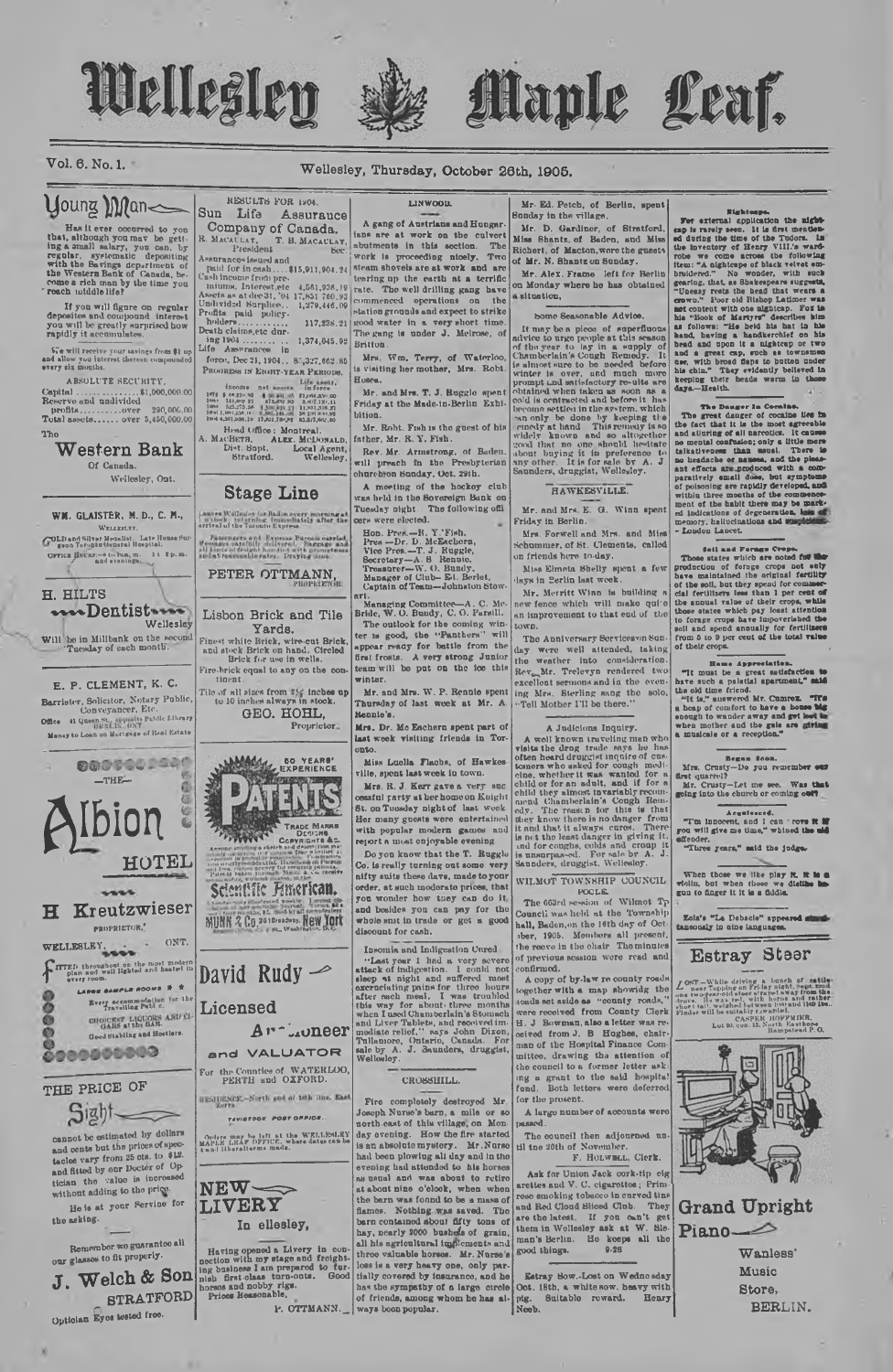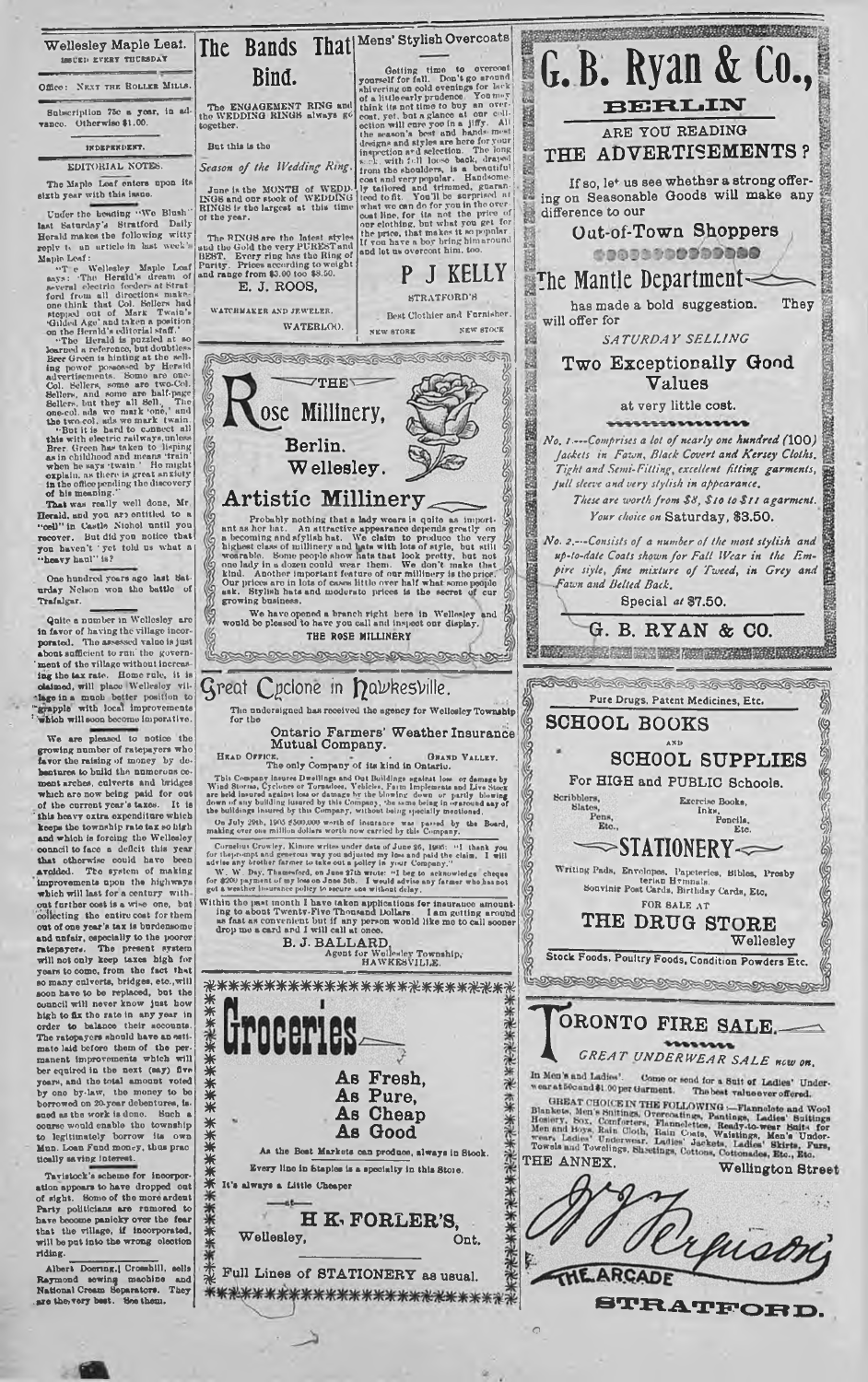Job<br>Printing *B&W@&<sub>@</sub>* **^ ALL**<br>*ALL* P i f f f e  $\mathbf{C}_2$ **Sale Bills © Concert Posters Dodgers Programs**

**Office Stationery Cards, Circulars or any-thing in the line of Printing.**

LOCAL NEWS. Cush for hides at Benlnx's but- ' cher shop, Wellesley.

Messrs. A. E. Reiner ann H. T Burton attended the Thanksgiving ball in Baden last evening.

C. Ottmann, jr., has a collection<br>of views on Post Cards. Bee them<br>Photo Gallery open every day.

Mr. Caspar Berdux, of Caledonfs spent the fore part of this week<br>with his family and friends here.

We are pleased to be able to re<br>port that Miss Annie F eischhauer is recovering nicely from her recent illness.

Those who expected to-capture some of the big carp while the wat-<br>er in the pond is low have been dis-<br>appointed. Not one has been caught far.

Thanksgiving holiday is being ob served in Wellesley to lay. Bu i-ness plncesare closed and **s h o o t** n » ]»ui ties, bowlers, etc., are arranging to enjoy tho day.

Thesday afternoon. About half a just east of the village, in his 57th<br>hundred geese, ducks, etc., were year Decrase1 was a well known A successful shooting match was he'd in the Agricultural Park

Herald, have foolishly consented to j sor health for over a year past, act as in the bahr competi  $\vert$  but in final illness was of but a tion in the Made-in-Borlin, exliihl tion this week. May the Lonl have mercy on them-and their widows

Wellesley township Court of Re-<br>
vision has been postponed until<br>
T iesday, Nov. 14th, instead of the d ito advertised in abont three-quar-ters of last week's Maple Leaf. The alteration was made because the ad-<br>vertisement, through an error in this offioo. was not run through thi whole edition.

Reiner Bros. & Co. ar\* remodel ling the spinning department of  $\frac{1}{2}$ <br>their woollen mill. The entire bat^ <sup>19</sup><br>moved and a set of ••mules' of the moved and a set of ••mules' of the modern make placed in their stead. Those new machines will<br>do much better and more rapid<br>work, enabling the firm to keep up<br>with its increasing business and the demands of the trade.

Contractor Clemens, of Platts-<br>villo, is muking a record hustle<br>with the cement arch at the saw mill in this village, and it is quite<br>possible that he will have his con<br>tract finished by Saturday evening. The arch appears to set very low,<br>lorving but little place for the es-<br>cape of water in case of a flood<br>Mr. J.G. Reiner was able to influence the council to have the abut-<br>ments raised half a foot, but many think this still insufficient. If will<br>be a matter of eternal regrot if the archway proves too small.

Mr. and Mrs. John Hill, of Calo-<br>donia, have tho pro ound *a* mpathy<br>i.i their hosts of friends here in the death of their Infant daughter, Mildred, which occurred hut Wednos lay. The little girl was an est-<br>pecially attractive one and enjoyed<br>excellent heulth until attacked by<br>excellent heulth until attacked by<br>condent infinitum a few days before<br>its death. The remains were<br>the funcaral ta to attend the obsequies.

Inte<sup>Maple</sup> Leaf prints it if it's **Farm for Sale or** Mr. John Doersam, of Waterloo, bas been visiting friends in Wellesley this week.

'Beef by the quarter, from 510. to Je per lb. at Berdnx's butcher hop. Welleslav.

Union Sunday School next Sun-<sup>(in</sup>) at 10.30 **a.m.** Preaching ser-<br>vice in English at 7 p.m.

Mes-rs. A. E. Reiner and H. T.<br>Burton attended the Thanksgiving<br>ball in Baden last evening.

Milliners apprentices<br>at the Ress Milliners, Welleslay<br>Enquire at W. Kelterlayn's store. H. K Forler's grocery window nre very attractively dressed for the fall trade. The effect is quite

artistic. Albert Doering. Crosshill, solls Raymond tewing machine and National Cream Separators. They

»re the Terr best. See them. Mr. W. B West, manager of the Western Bank.<br>'enl branch of the Western Bank.

visit with relatives east of Toronto Invitations have been issued by Mr and Mrs. Duncan Stewart, of<br>Hampstead, for the murriage of<br>hampiter Janet, to Mr. Malcolm<br>McBeth of Milverton, to take place at their residence."Elmwood Farm''<br>at 4 o'clock Wednesday afternoon. iovember 1 -Globe.

Mr Chris. Kennel has had the misfortune to lose three of his herd >f mileh cows, and a fourth is not •xpected to recover. Tiro animals li'tl from the effects of a stomach trouble which the Provincial Inpector is to investigate this week. voling the examination Mr. Kennel is pnnhi-ing milk for use in n> regulir route in the village.

The deuth of Mr. Conrad Neeb occurred on Friday last at his home<br>just east of the village, in his 57th won by the skilled and lucks ones, and highly respected farmer, and Editors Jaffray, of the Galt Rec. (1) a tincrease on Monday afternoon porter; Arntfeld, of the Prest n Was one of the largest held here Propress, and Eby, stor health for over a year past, durt duration and his death came is a surprise to his large circle of friends.

**Rent**

Te west had follow No. 11. Con. 4, West had been been interested by a series approach of the series of the series of the big series of the big series of the big series of the big series of the big series of the big series ned well cultured. Half way batween<br>Wellesiey and Crosshill.<br>The farm will be sold on easy terms, at<br>sorted for a term of years.<br>Apply on the premiers to the proprietor.<br>Apply on the premiers of Michaldy P.O.

**New**

**Blacksmith Shop IN WELLESLEY**

### **J A Druar**

(Late of Hawkesville) has rented the shop lately occupied by R. J . Preiss. and will contiuuo the bnsi-ness as usual.

All kinds of Blacksmithing and Repairing done

Horse-Shoeing a specialty. Your Patronago Respectf<br>Solicited.

#### **You Have Confidence**

Fortunate is the business 'man<br>who has won the reputation for dependability, and for giv-<br>the best and most satisfying bargains.

Fortunate is the public that deals in such a stor-**V R BERLET**

**Merchant Tailor, LIN WOOD**

Has built his business up along this line, and it 's still growing. This Spring his stock of Suitings, ia simply Elegant. The prices are as low, and the workmanship is as

good as ever.

all parts of town.<br>FIRST-CLASS WORK,<br>*JACOB HAMMEL.*<br>Next south of Albion hotel.

**STRASSER & CO.,**

**Let.'' by .'' is Honor the Ju-let – 'Vately' List<br>let.'' by .' is Honor the Ju-lg- of th- 'County**<br>'ourl of the County of Waterloo AT CBOSS-<br>|It.L O: Tuesday, November 14, 1905.

**Court of Revision.**

 $\pm 1$  b clock, a, m, to heat and determined<br>the events cample also determined units in the Voters' Last of the Numicipality<br>state in the Voters' Last of the Numicipality<br>state formship of Welloads for 180, All<br>gated to t



Office upstairs, opposite the post Office. King street. Berlin, Ont.

**FRIDAY And SATURDAY** See Windows at  $\sim$ 

Purchasers of ONE OR MORE DOLLARS worth of goods in the storo, can have<br>choice of any of the 15 to 25c<br>arcticles in West window for<br>Se or choice of any of the 25 to 50e arcticles in East window for 10c.

Early shoppers get first<br>and best choice.

N

**(Opposite Queens Hotel)**

**UNDER-WEAR**  $-FOR$ 



Wind, Sleet and Rain Remind You of Warmer Under

And wo have prepared for those buyers who want Underwear that's well knitted. PERFECTLY SHAPED and PRICED BIGHT. We don't think you can find a single faulty garment in the entire collection.

### **NOTE THESE VALUES**

No 0 Ladies' Natural Vests, open fronts, nicely trimmed, Sizes 34 36, Drawers to match. Special value 25c.

- No 1 Ladies' Winter Under Vests, white or natural Gussett Sloeve, nicely trimmed, Sizes 34 36, Drawers to match Prices special 30o No 18 Ladies' white and natural Vests and Drawers, extra fine quality Drawers to match 8pocial 50c
- No 23 Ladies Extra Large Size Vests Special 50c
- 
- No 313 Ladies' Heavy Fleece Lined Vests and Drawers to match, a full range of sizes 50c. No 52 Ladies' Black Vests and Drawers, pure wool \$1.
- No 31 Ladies' Nursing Vests, full range sizes, 750

#### **Children's Vests and Drawers.**

- No 94 Children's Natural Vests, Sizes 12 to 28, Prices 18, 20, 25 and 30o No 33 Children's Fleece Lined Vests and Drawers, Sizes 14 to 28. Prices range from 25, 3u, 35, 40 and 45c.
- No 359 Children's Fleece Lined W aists Sizes 22 to 28 Paioos 25o. No 73 Children's Black Drawers, Sizes 16 to 28 Prices range 35,
	- 38, 40, 45 to 50.

## **SMYTH BROS.,**

#### **BERLIN.**

**Cash and one Pri^e Cheap Cash Store**

## **Business (thange.**

**The undersigned desires to announce that his well-established business will in the futui e be carried on**

### **In the Block recently purchased from Mr. Zinkann.**

**and cordially invites the public to our new store to inspect our complete, up-to-date and well assorted stock of Dress Goods, Silks, Trimmings, Laces, Embroideries, Ribbons, Hosiery, Gloves, Velvets, Fancy Goods, Flannels. Blankets, Shawls, Underwear, Shirtings, Prints, Cottonades, Table Linen, Gents' Furnishings, Ready-made Clothing, Etc.**

**Also a full line of Choice Groceries, Fancy China, Crockery and Glassware, Paints, Oils and Hardware.**

**Thanking everyone for past patronage, we hope, by, courteous treatment and selling the best goods at the lowest prices, to continue in catering to a fair share of the public's trade.**



**WATERLOO.** We are addressing you this week<br>for the purpose or calling your at-<br>tention to tho great preparations<br>we have made for clothing you this<br>hot weather sonson.

**CLOTHIERS** 

We are positive we can do better<br>by you than other stores and we<br>want an opportunity to prove our<br>assertion.

made by the most noted makers.<br>
"We guarantee every article weekl, and your money is never oursell, and your money is never oursell you are perfectly satisfied.<br>
Our whole one rey is concentrated in securing the best Cothi

Then we aim to sell at prices so reasonable that you are p cricctl<br>estisfied, and so low that no on.<br>con out under for the same quality<br>We trast you'll be in for. look—<br>that's all we 'ro asking nows

We handle only the best clothing<br>made by the most noted makers.

*CHINA HALL***.**

 $1111$ 

J L BRADSHAW Cutters-. **CHINA HALL, Stratford**